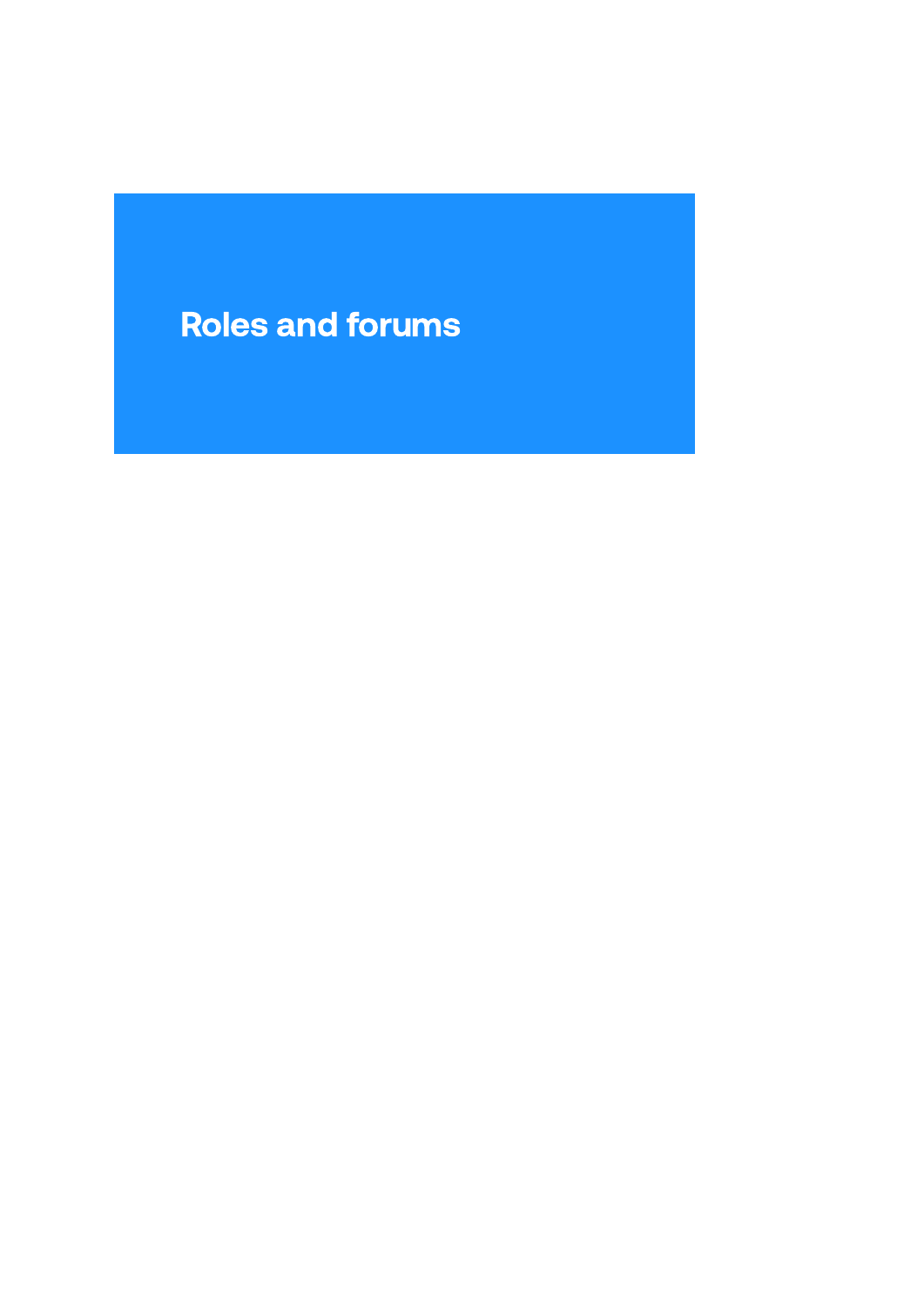To help understand how joint partnership structures can support sta networks we have included an outline of key roles and forums.

#### **Staff networks**

Staff networks are a group of colleagues, often with a shared heritage, experience or a characteristic, that come together to support each other and work with the organisation to improve staff experience. They exist in many different formats across organisations in the public, private, third sectors and the forces and are known by many different names and acronyms.

For example, in Parliament, they are called workplace equality networks (WENs). The most popular networks in most organisations are affinity groups that are linked to the protected characteristics of the Equality Act (2010) covering age, disability, race, religion, sex and sexual orientation.

EDIG's research found that the top five main areas of focus for sta networks in the NHS were:

1. being a safe space to raise concerns

2. the experience of staff at work, analysis of data, for example, local NHS Staff Survey results, Workforce Race Equality Standard (WRES) and Workforce Disability Equality Standard (WDES) (England sources)

- 3. action planning
- 4. peer support
- 5. disseminating best practice.

# Joint negotiating committee (JNC) or joint partnership group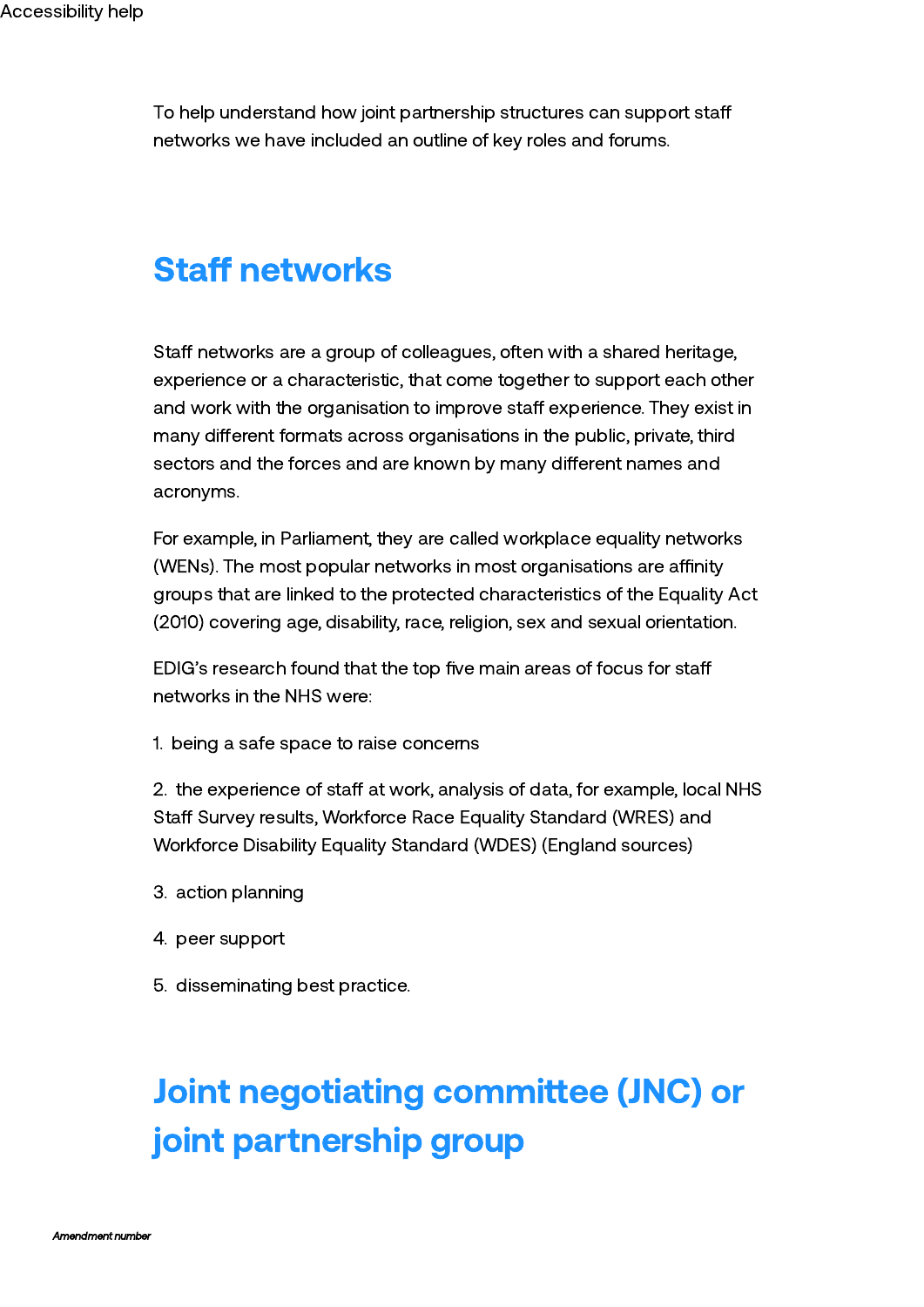This is a body within an NHS organisation that is made up of elected, recognised, trained independent trade union representatives known as the staff side and management side representatives including HR. The JNC meets to discuss and consult on issues relating to staff, to negotiate and agree local policies and the implementation of nationally agreed terms and conditions of employment.

Trade union representatives have a range of legal rights to protect their independence and employers have a range of legal and collective agreement obligations to consult and negotiate with their recognised unions. The joint negotiating or partnership forum is the main vehicle for this.

It is good practice for JNCs to include a regular EDI agenda item and to analyse data, including local NHS Staff Survey results and equality data such as the WRES and WDES in England, and support action planning to improve the experience of staff at work.

#### EDI steering group/committee

This is a free-standing committee that brings together stakeholders such as staff side trade unions, EDI leads, network chairs and board members to advise on and co-ordinate the organisation's EDI strategy.

# Trade union (TU) self-organised group

A network within an individual trade union which enables members with experiences in common to have a voice within the union, and to come together to support and work with each other to challenging discrimination and promoting equality in the workplace.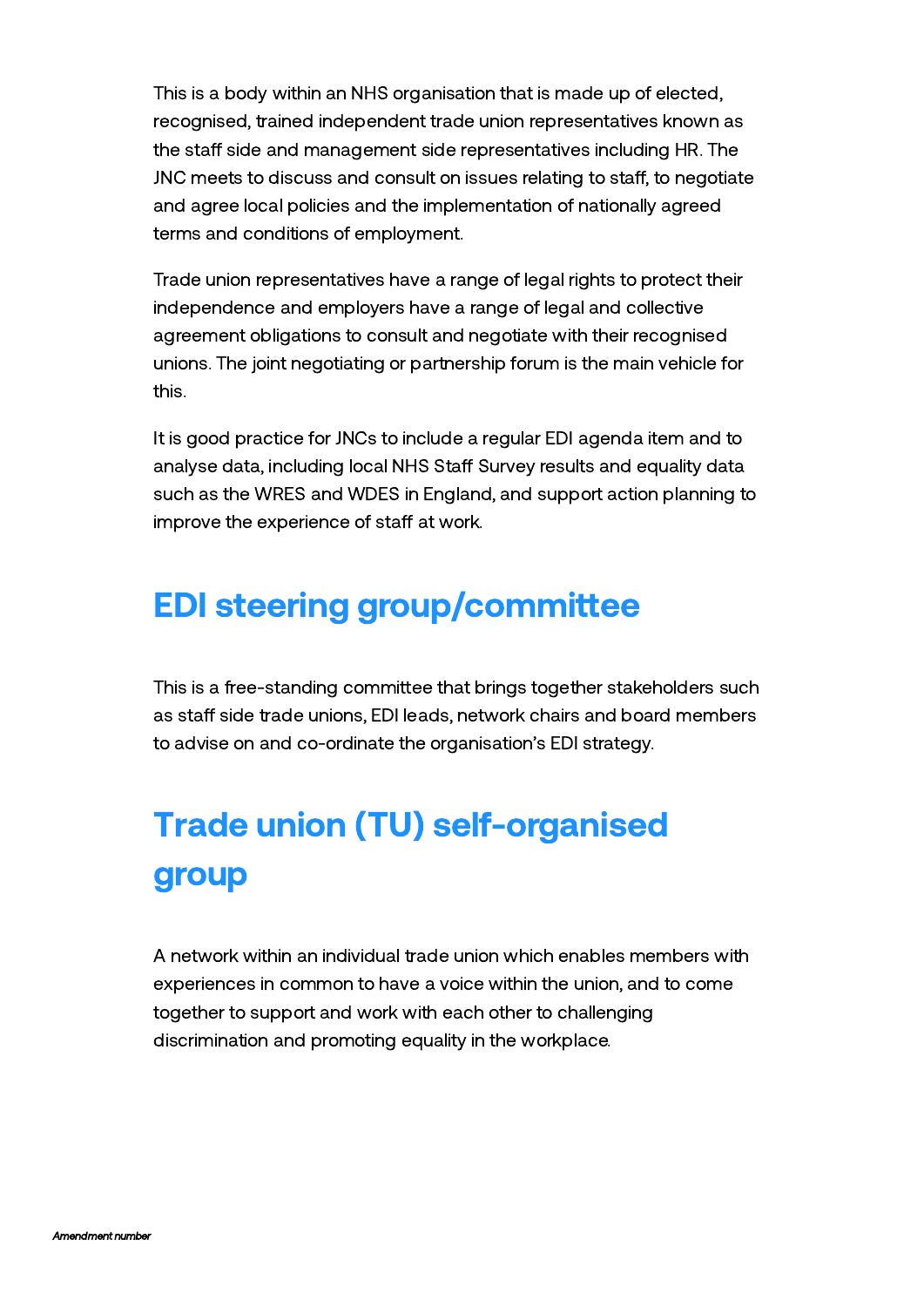The health and safety committee is a formal committee that includes, managers and trade union safety representatives, working together to keep staff safe and healthy at work, removing potential hazards and reducing incidences of injuries, sickness absence and stress in the workplace.

#### The board

The board is an organisation's senior decision-making body, made up of executive and non-executive directors and charged with the effective stewardship of the organisation.

#### **Staff-side chair**

A staff-side chair is a leader elected for a set period of time by the recognised trade union representatives who form the staff-side. Most staff-sides will have their own terms of reference and constitution. The role of the staff-side chair is to act as the spokesperson for the trade union group, providing leadership and representing the views of the group and their members fairly and leading negotiations and engagement with the organisation's management. They also support effective partnership working, engaging with stakeholders and staff to ensure a diverse range of voices are engaged and that negotiation and consultation processes are properly followed.

## Trade union (TU) equality representative

An elected representative in individual trade unions who focuses on equality. The role involves promoting fairness at work by encouraging